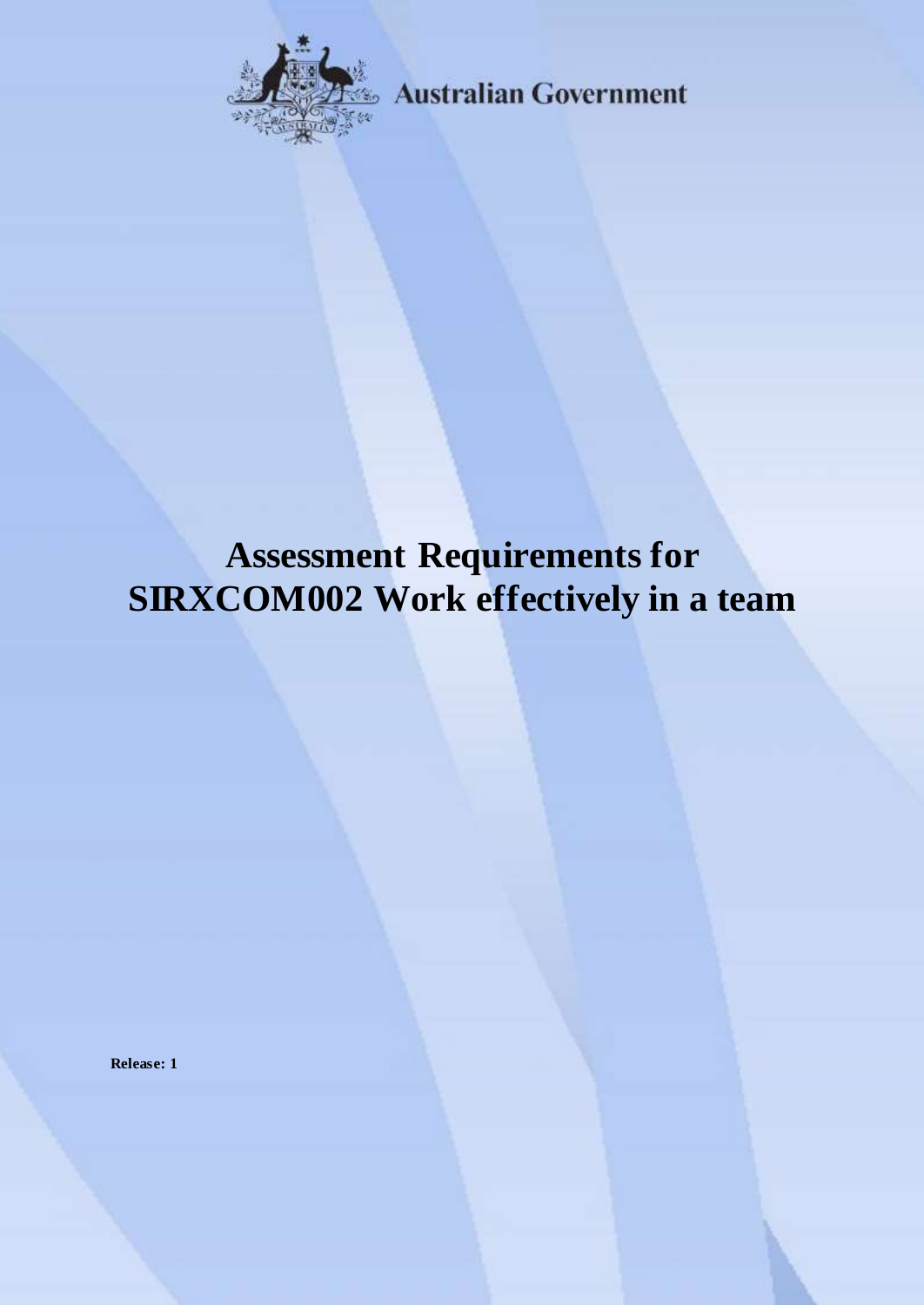## **Assessment Requirements for SIRXCOM002 Work effectively in a team**

## **Modification History**

Not applicable.

## **Performance Evidence**

Evidence of the ability to complete tasks outlined in elements and performance criteria of this unit in the context of the job role, and:

- actively participate in three different workplace activities individually or cumulatively demonstrating:
	- effective communication with team members
	- consultation with others to determine team goals and individual responsibilities
	- contribution to achievement of team outcomes
	- following direction from others
	- working with others to resolve one basic team problems.

## **Knowledge Evidence**

Demonstrated knowledge required to complete the tasks outlined in elements and performance criteria of this unit:

- conventions and use of a range of communication methods:
	- verbal communication
	- non-verbal communication
- communication techniques and use in a team context:
	- open and closed questioning
	- paraphrasing
	- effective listening
	- voice tonality and volume
- effective communication techniques with team members of diverse backgrounds:
	- cultural diversity
	- special needs
- teamwork principles and the role of teamwork in the achievement of workplace goals
- role of feedback in the achievement of team goals
- problem-solving strategies for use in the achievement of team goals
- techniques for supporting team members in the achievement of workplace outcomes
- organisational policies and procedures for:
	- team interactions
- industry standards and expectations relevant to: